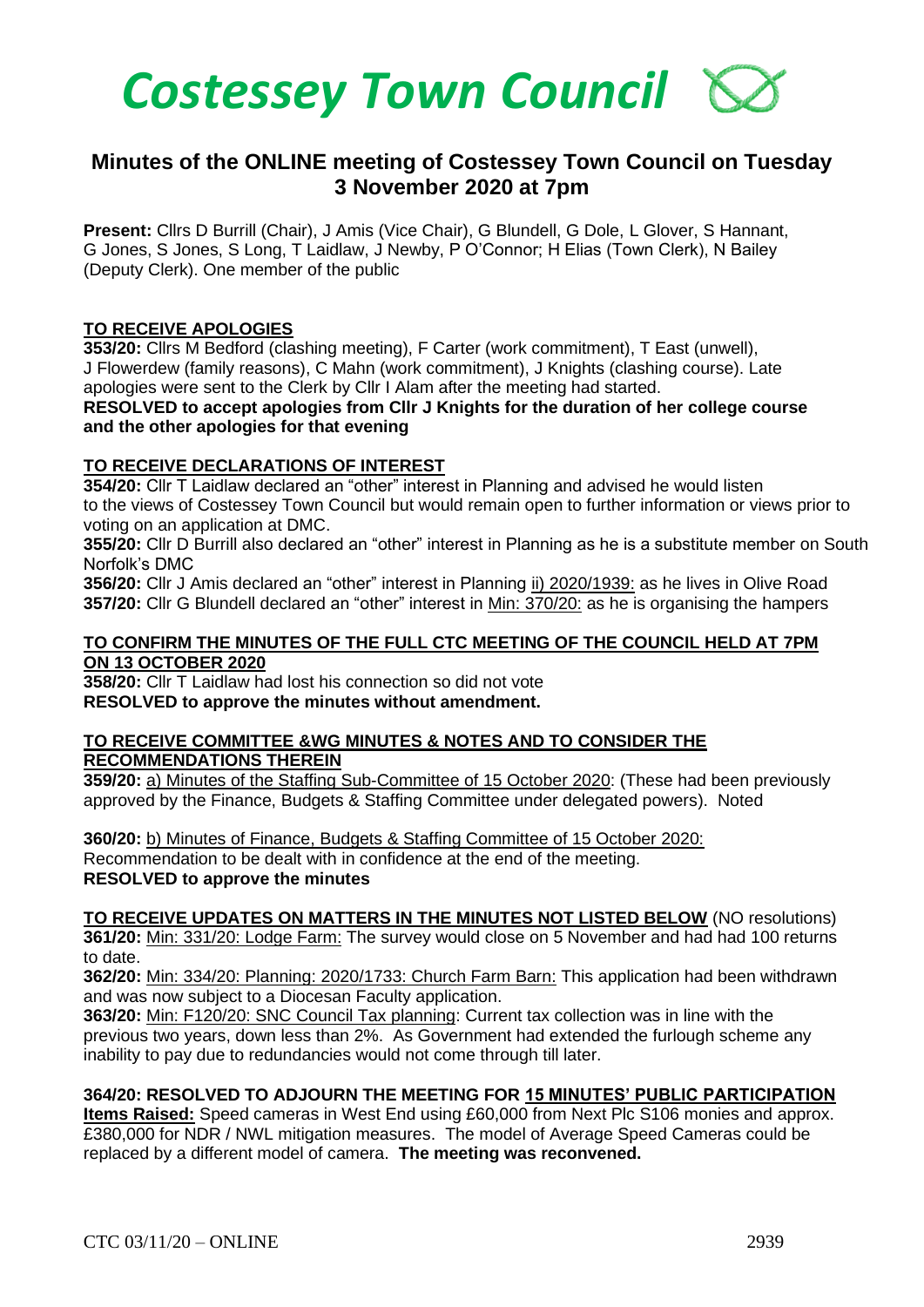## **TO MAKE RECOMMENDATIONS ON PLANNING APPLICATIONS, AND RECEIVE INFORMATION ON APPEALS & OTHER PLANNING MATTERS**

**365/20: a) Planning applications for consideration:**

i) 2020/1919: Mr Wood – Stratton, The Croft, NR8 5DT - Erection of detached rear office and workshop – Householder - **Comment: The old garage has been removed and replaced by a building twice the size; A condition should be attached to prevent it being used as residential accommodation - Then APPROVE**

ii) 2020/1939: Mr T Russen - 38 Olive Road, NR5 0AT - Single storey rear and side extension with flat roof – Householder - **Comment: This is a standard bungalow very similar to others on road - APPROVE**

iii) 2020/2015: Mr Daniel Harley - Unit 2 William Frost Way, NR5 0JS - Screening opinion to provide a food store of 1,966sgm GIA - Environmental Impact Assessment - **Screening Opinion - Environmental Impact assessment is required**

iv) Norwich City Council: 20/01129/MA: - 38 Barnard Road Norwich NR5 9JP - Amendment to approved plans of 14/00530/F to allow additional ductwork to be visible above the roofline – Noted. CTC did not wish to offer any comments at present

**366/20: b) Information & Planning decisions received from South Norfolk & Norfolk County** 

**Councils:** (\*Information only. (No decisions needed) See separate sheet – Noted i) 2020/1629 & 2020/1630: Church of St Edmund, The Street Costessey - Erection of 1.8m high timber fencing (retrospective) - **Application withdrawn**

## **TO CONSIDER FINANCE MATTERS**

**367/20:** a) To approve the accounts for September 2020 and receive a short budget report incl payments over £500: At the end of September Council was 1/2 (50%) of the way through the financial year and was in budget by £431,305. It had received 86.2% of its budgeted income and spent 34.4% of its budgeted expenditure. Council has received both instalments of the precept (£659,751). Some cost centres are showing a potential overspend, though many will even out over the year (eg Subscriptions at 93.3% & Insurance at 99.7%) as these are generally paid annually at the beginning of the financial year. Due to COVID-19 Council has received no income from hall hires except for pre-payments carried over, nor any commission, but halls opened on a limited basis from September. Following Government guidelines on lockdown, halls were closed & there was a shortfall in hall income. However, Council is fortunate that the Government changed the rules on Business Interruption Grants for local councils and CTC received £10,000 for both the Costessey Centre and Breckland Hall and £ 7,500 for Queen's Hills Community Centre, based on rateable values, to mitigate the loss in hirer income. Burial & Memorial fees are lower than anticipated (40.9%) - they are sporadic and cannot be accurately predicted. Council has received the first instalment of CIL receipts (£2,482.24), but this is an unknown quantity and varies according to planning consents granted in Costessey. There is a Property Maintenance EMR which will be used to fund property maintenance and smooths out the variable peaks & troughs over the years.

**RESOLVED to approve the accounts for September in the balance of £1,076,670.50**

**368/20:** b) To consider the Preliminary Budget figures (v1): The Tax Base for 2021-22 will not be available until December 2020. Given the current climate it is expected that CTC would not wish to increase the Band D rate, so any shortfall in Precept would have to be taken from the reserves / current year surplus. Once the Precept has been set it cannot be altered mid-year.

**369/20:** c) To consider a donation to the Royal British Legion: An increased donation was suggested for the local branch as the RBL's ability to raise funds has been seriously affected by Covid 19. Cllr Long had lost her connection so did not vote.

**RESOLVED to donate £25 to The Poppy Appeal and £50 to the Costessey & District Branch of the Royal British Legion. ACTION: Town Clerk**

**370/20:** It was suggested that Items 8d) *Christmas food hampers* and 8e) *Christmas toy stockings* be taken together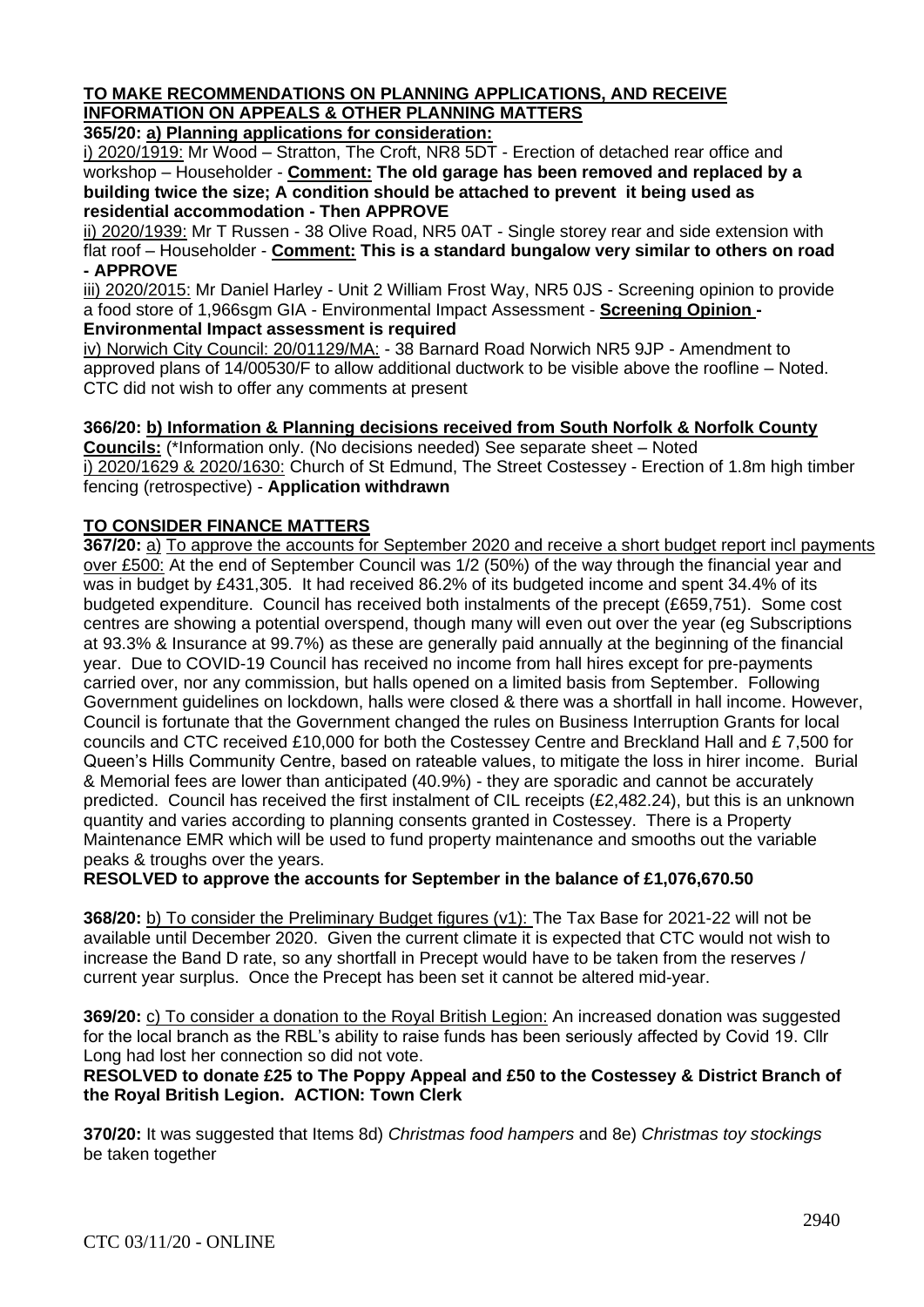**371/20:** d) To consider whether to fund 20 Christmas hampers at a cost of approx £600 (£30 per hamper): These are arranged with the SNC "Help Hub", who hold the list of residents in need; 50 hampers had been donated the previous year almost all being delivered to Costessey residents. The list of food items was standardised, but not prescribed by SNC. Many people in Costessey were donating, even if they didn't have much themselves.

e) To consider whether to support the Christmas Heroes Campaign 2020 at a cost of £300 (£15 per stocking): A Cllr had set up a funding page; normally under the Grants Policy CTC donated to registered charities and asked to see a summary of the latest audited accounts before agreeing to donate. **PROPOSAL: to pay half the cost ie £300 to the hampers and £150 for the stockings.**

It was suggested that as there was not going to be a Christmas meeting in person this year the money budgeted for refreshments after that meeting could be used to top up the Permitted Powers budget. One unexpected result of Covid was that CTC was in a slightly better financial position as CTC was not subsidising the use of the halls to the same extent. It was suggested that this should be a one-off donation due to Covid and not regular annual donation.

**AMENDMENT to support both the Christmas hampers and stockings initiatives RESOLVED to donate approx. £600 for the hampers and £300 for the stockings, viring the money from the Civic Function budget code. ACTION: Town Clerk**

## **TO CONSIDER HIGHWAYS MATTERS**

**372/20:** a) Parish Partnerships suggestions: Wig-Wags: No response had been received from the school re supporting the scheme. Examples of children's artwork to place below the Wig Wag lights around the Primary School were considered. Costs would be £1,956 + VAT + £40 per design, so approx. £2,500 per sign. 50% would be payable by CTC, 50% by NCC. Queries were raised as to the efficacy of signs, and whether they would add to the street furniture with little benefit to pedestrians. Cllr Dole offered to fund a prize for a design competition winner from the school. She was thanked by Cllrs. School to be contacted. Given the position of the school it was suggested that four signs might be more appropriate.

**RESOLVED to approve the provision of four wig-wag signs with children's artwork for two crossing points around Costessey Primary School at a cost of approx. £5,000. ACTION: Clerk**

**373/20:** a) To consider purchasing Pedestrian Crossing signs for Sir Alfred Munnings Road @ approx. £800: This proposal was not part of the Parish Partnerships Scheme. NCC Highways had stated that if CTC wished to purchase two metal warning triangle signs with a "Pedestrians Crossing" bar underneath they would be happy to install them at the informal crossing point. Cost would be £708.46 and is outside the scope of VAT.

#### **RESOLVED to buy two "Pedestrians Crossing" warning signs for the informal crossing location on Sir Alfred Munnings Road. ACTION: Town Clerk**

**374/20:** Cllrs Long, Newby had lost their connections and Cllr Dole left at 8.55pm to return with Cllr Newby at 8.58pm.

**375/20:** c) Norwich Road Traffic Calming measures: The design had been amended, with fewer humps and bus stops returning to their existing positions. Concerns were expressed that the adverse camber near the ironmonger's shop would cause accidents. Cllrs to make comments individually by 12 November. **ACTION: All Councillors** 

## **376/20 RESOLVED to continue the meeting beyond 9pm**

#### **TO RECEIVE CORRESPONDENCE** (Verbal and written)

**377/20:** a) Information on the Remembrance Sunday Service - 8 November 2020 & Armistice Day – Wednesday 11 November 2020: Following the Prime Minister's announcement the previous weekend the Remembrance Sunday service and the Act of Remembrance on Armistice Day had both been cancelled. Instead the Vicar had already recorded a service with the laying of a wreath to be broadcast on Remembrance Sunday, and residents were urged to stand on their doorsteps with poppies at 11am on Wednesday 11 November to observe the two minutes' silence.